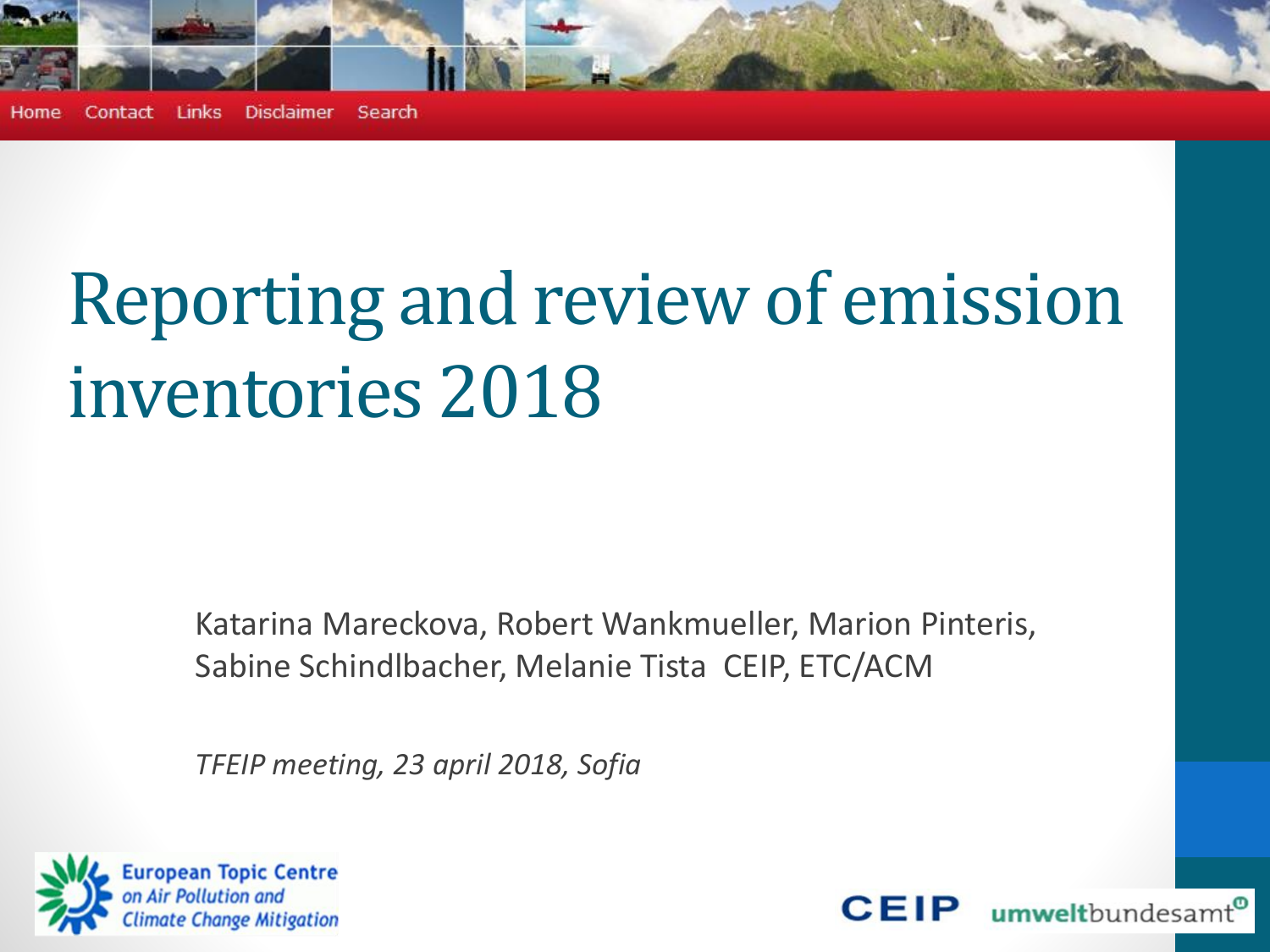# Status of reporting 2018 as of 20.4.2018



2

- **40 Annex 1 tables, (10 missing),** *EU deadline by 1st May*
- **35 IIRs (69%) in 2018**
- **36 Parties provided AD**

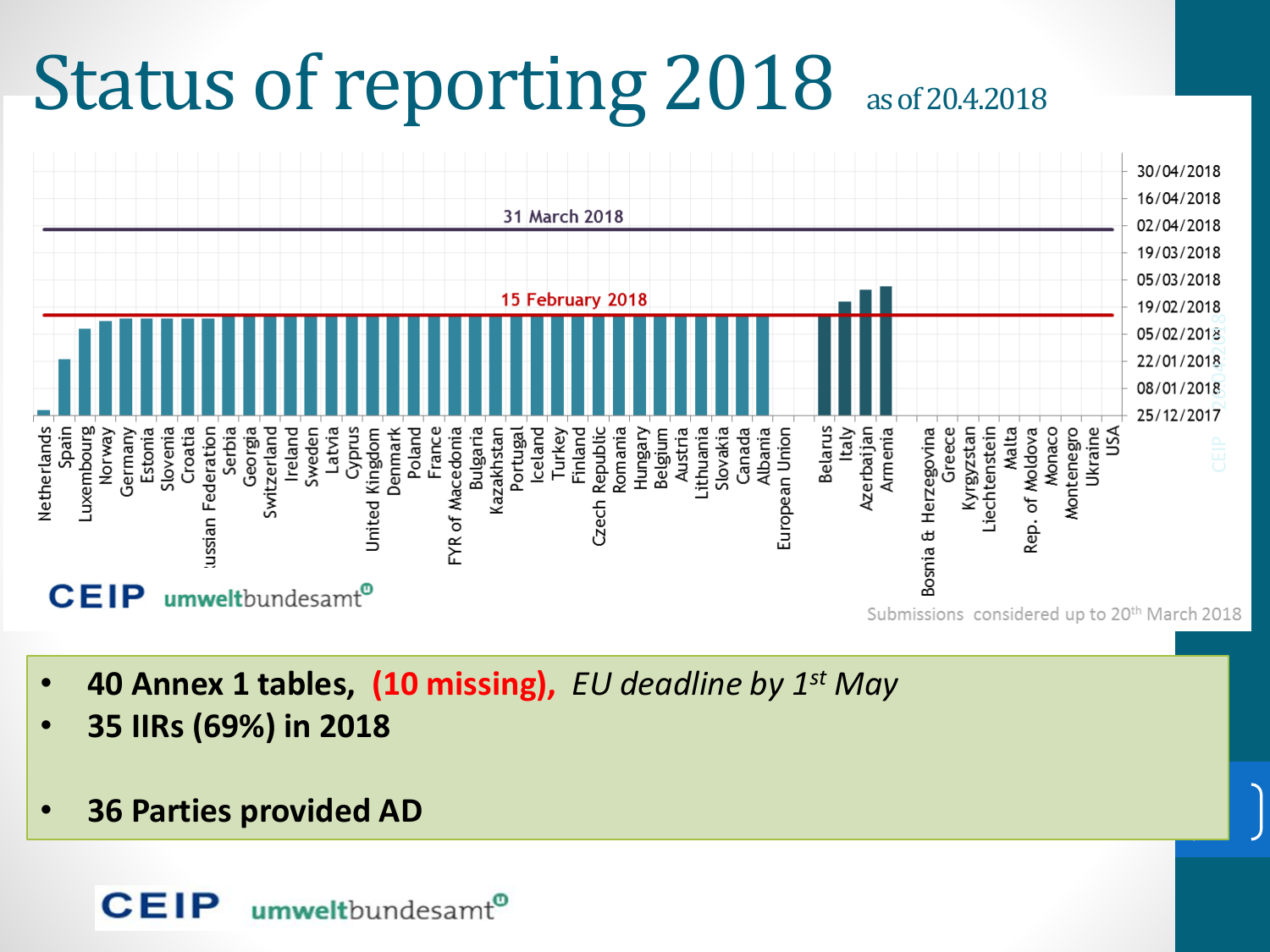## **Reporting of Gridded data and LPS**

- ➢ 23 Parties reported gridded data in new resolution up to 2018
- ➢ no gridded data reported for EMEP East
- ➢ Switzerland, Sweden, Germany, Croatia reported gridded data for 1990, 2000, 2005, 2010 and 2015
- ➢ 23 Parties reported LPS data before 2018

➢ **Parties are encouraged to update their gridded and LPS data** ( years 1990, 1995, 2000, 2005, 2010, 2015 ) and report annually where changes in spatial patterns have occurred, so that the EMEP models can represent the most up-to-date information.

umweltbundesamt®

3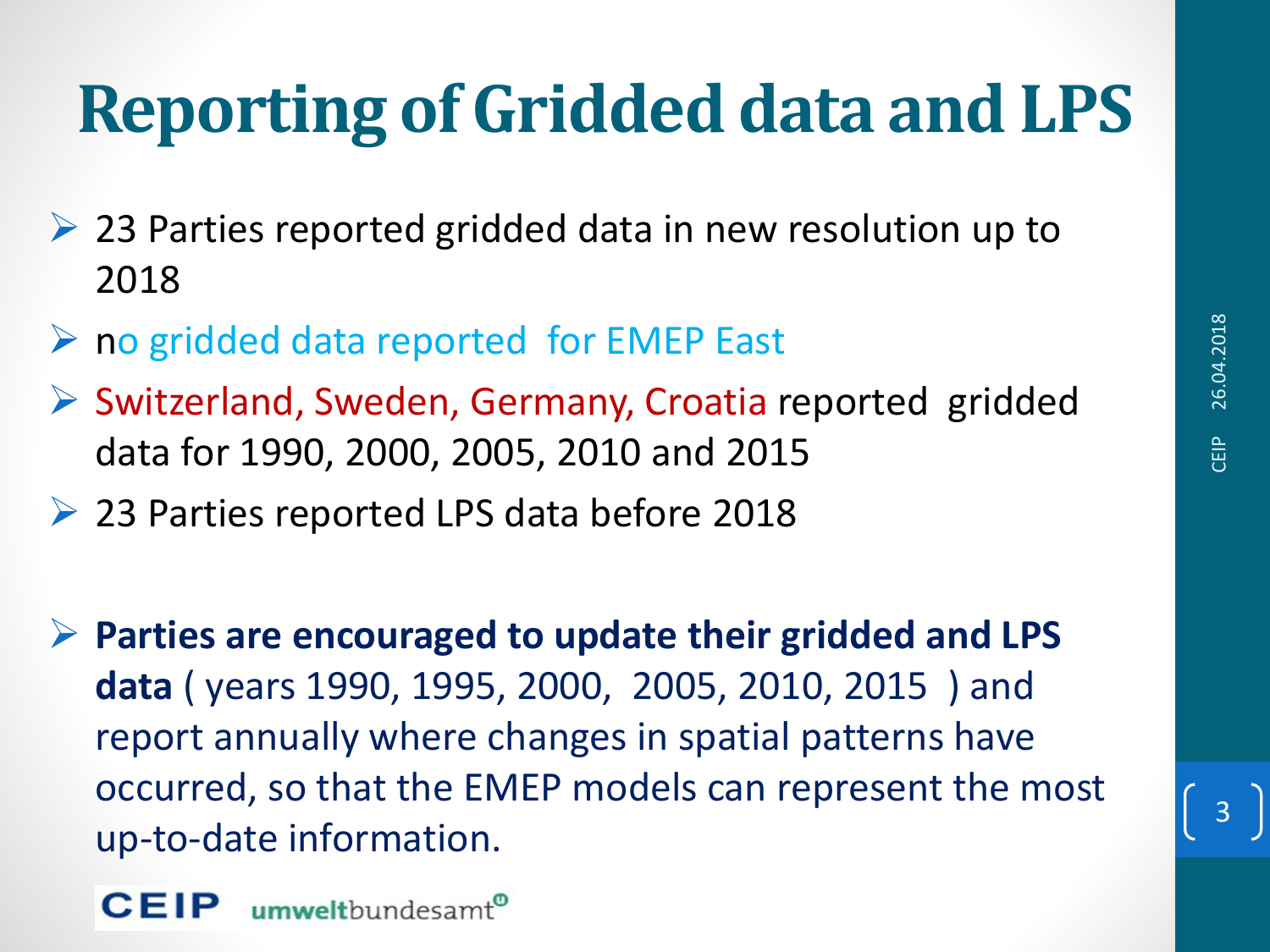# **Gridded and LPS emissions challenges**

- Exchanged longitude/latitude coordinates (2 cases)
- LPS placed outside country borders (2 cases) (Also some E-PRTR LPS data used as proxy information were placed outside country borders)
- Missing data: Emissions for more than 50% area have to be gapfilled by expert estimates
- In the **short timeframe between grid-reporting and delivering gridded data to modelers** is not enough time for detailled quality checks

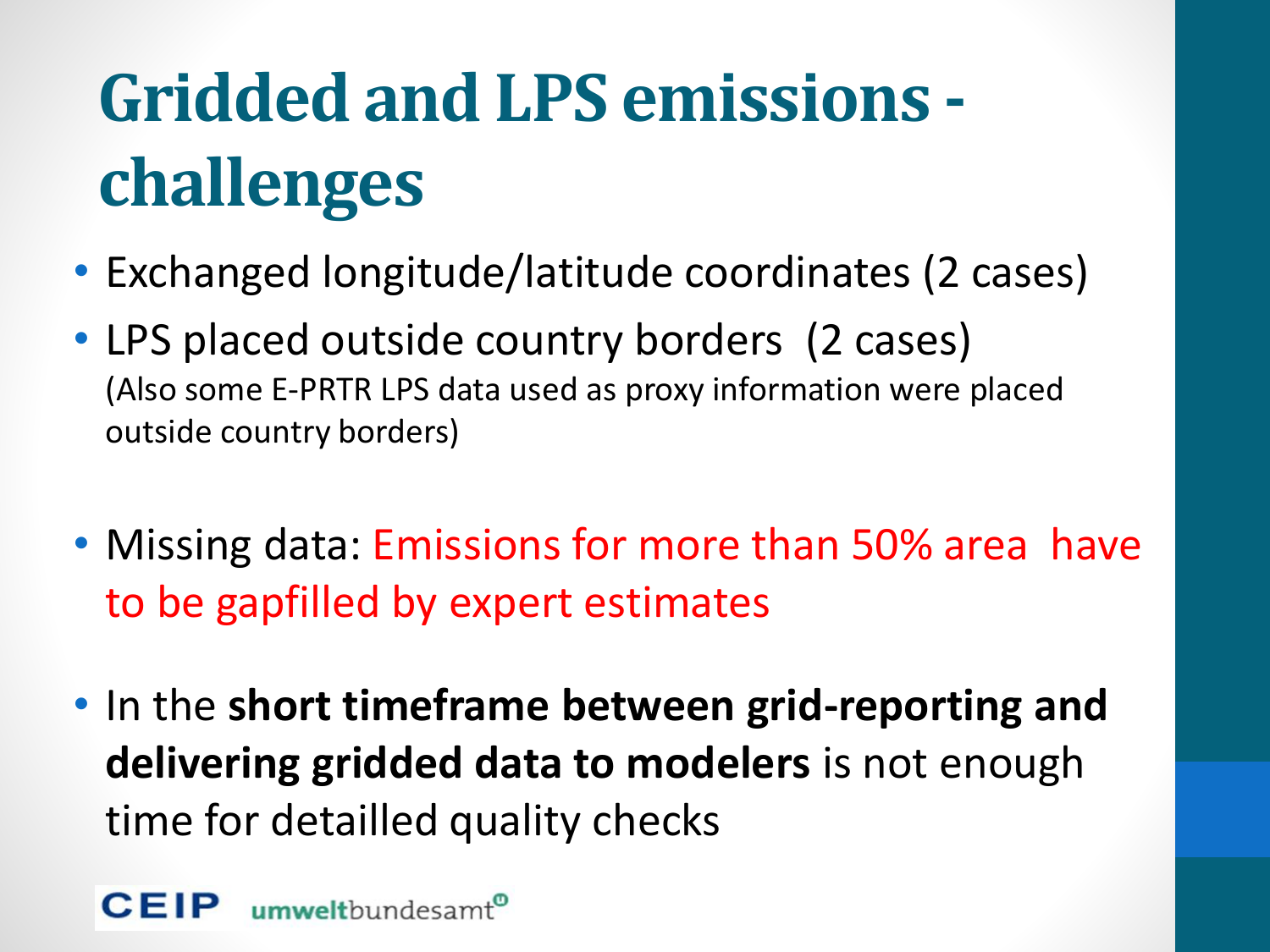### **Limited completeness Gap-filled versus reported data 2015**

#### **Emissions 2015**





Gap-filled versus reported data

#### **Emissions 2015**



Benzo(a)pyrene Officially reported emissions Gao-filled emissions Official reported Albania  $0.18$  tonnes **B** Industr emissions include all Armenia  $0,00$  tonnes submissions up to 20 July Austria 0.11 tonnes 2017. Data of the gap-Azerbailar filled emissions include  $0.03$  tonnes  $0,03$  tonnes gap-filled and submitted 0,10 tonnes Belarus lata up to 28 March 2017. Belgium 0,13 tonnes  $0.13$  lonner Bosnia and Herzegovina 0,00 tonnes Bulgaria 0.00 tonnes 0.00 tonnes  $0.10$  tonnes 0.10 tonnes Croata Cyprus

**CEIP** Czech Republic

umweltbundesamt<sup>®</sup>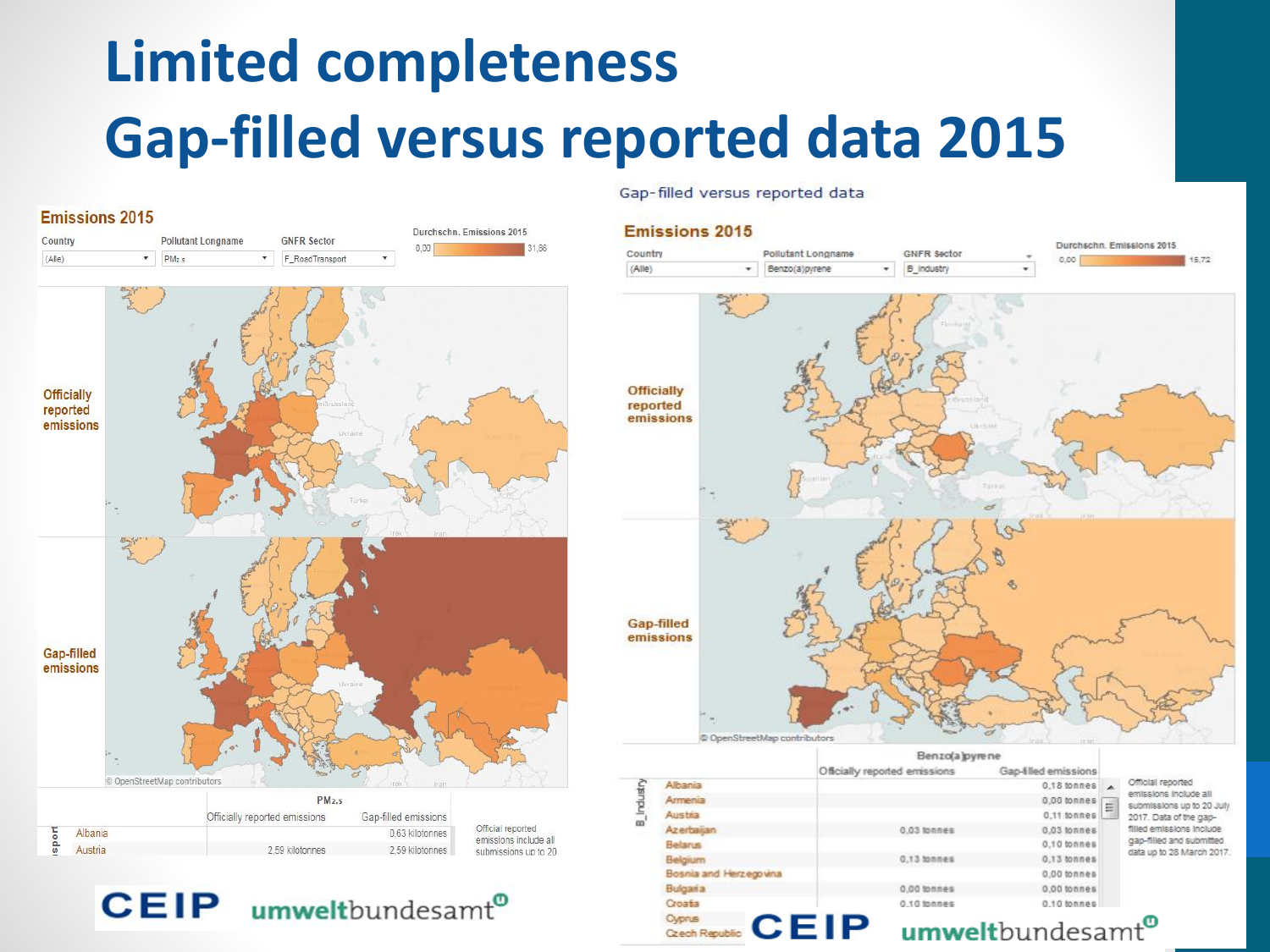## Technical review of AE inventories

- $\triangleright$  Initial checks formal criteria (timeliness, completeness,..)all countries
- $\triangleright$  Extended checks  $-$  consistency, comparability, recalculations KCA, trends, .. (national totals, (GNFR), pollutants)- all countries
- ➢ NEW: **Findings** are provided to countries **2 times**, beginning March (before resubmission deadline) and mid April via [http://www.ceip.at/review\\_results/](http://www.ceip.at/review_results/)
- $\triangleright$  Tests are regularly extended
- $\triangleright$  In-depth review consistency, comparability, recalculations, KCA, accuracy (NFR sectoral level) -selected countries (up to 10 annually)

6

**CEIP** umweltbundesam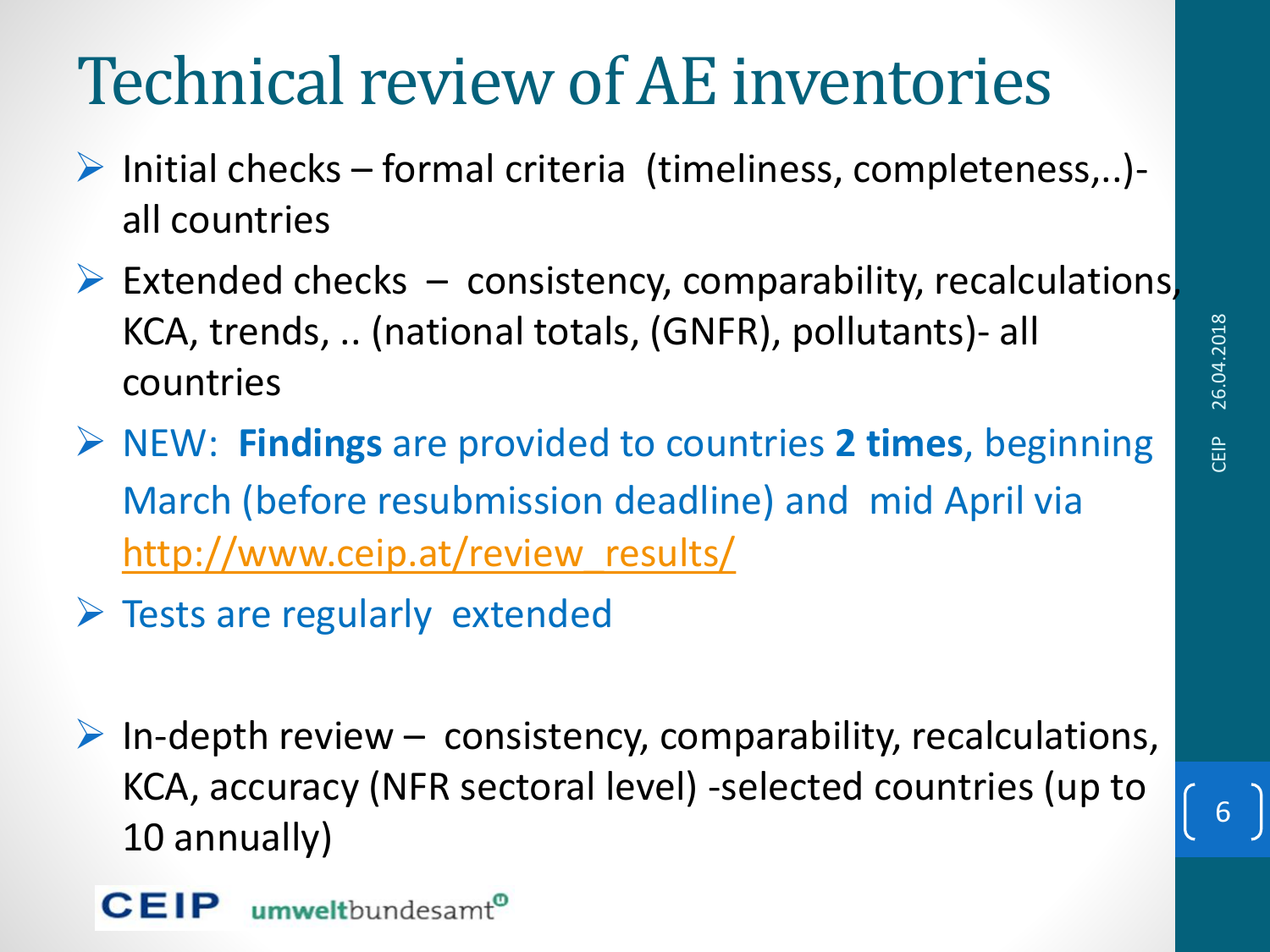#### In depth review of national inventories

- In depth review 2018 (S3): **7 countries**, limited data , very **limited feedback from the countries so far**
- 2 ERTs / 2 LRs +17SE (including adjustment review) /not complete teams

26.04.2018

Test revised review guidelines and calculate technical corrections

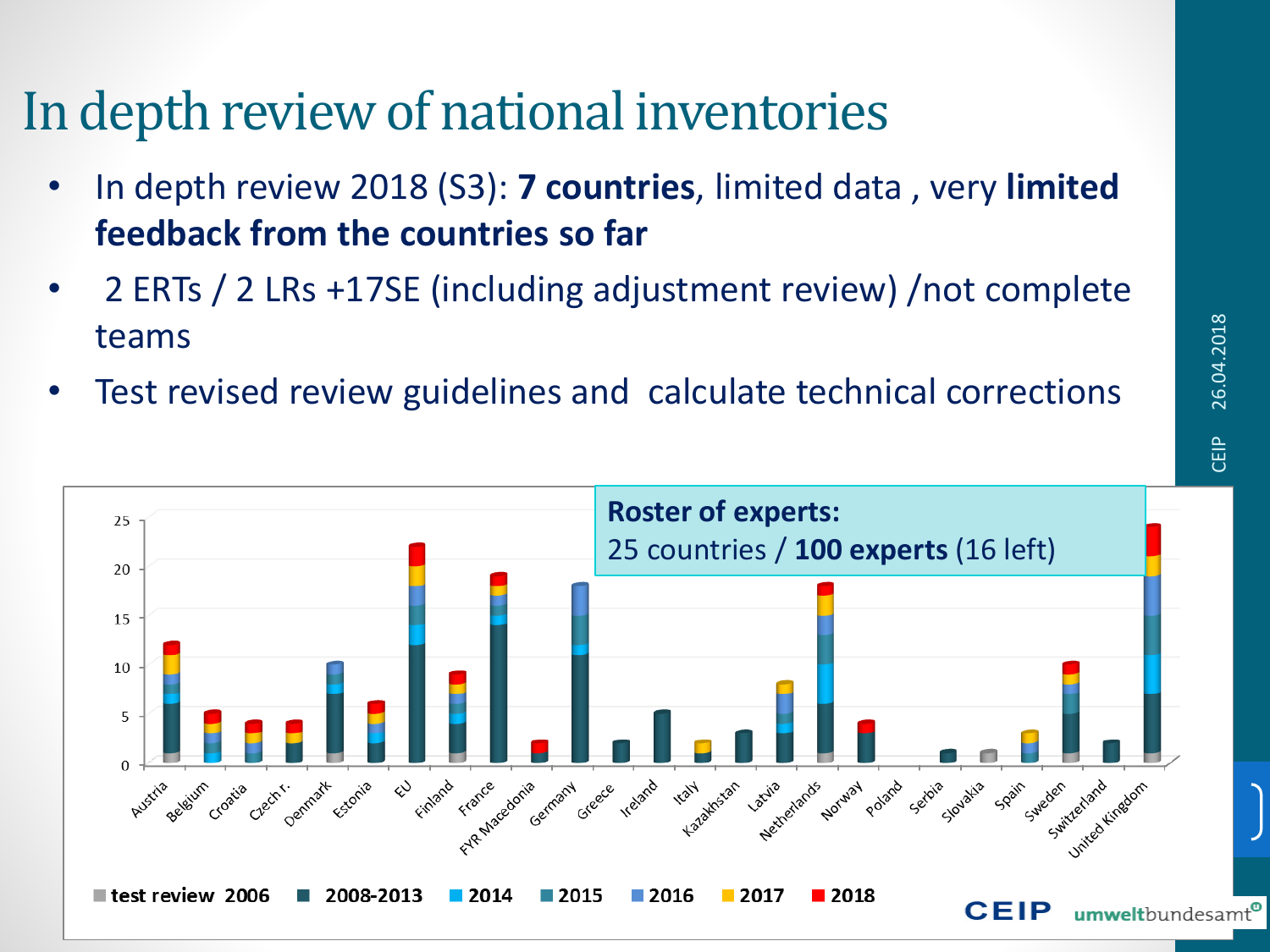# Long-term;

# in-depth review 2018 - 2020

- Review plan approved by EMEP SB meeting in Sept. 2017
- Harmonized approach with EU/EEA

umweltbundesamt®

| 2018                                     | 2019                    | 2020          |
|------------------------------------------|-------------------------|---------------|
| Moldova (no data 2018, but 2017 OK)      | Turkey                  | Liechtenstein |
| Armenia (no IIR)                         | <b>B&amp;H</b>          | Switzerland   |
| Finland                                  | <b>FYR of Macedonia</b> | Kyrgyzstan    |
| <b>Belarus</b>                           | Serbia                  | Kazakhstan    |
| <b>Ukraine (NFR 2017, IIR 2016)</b>      | <b>Russian Fed</b>      | Monaco        |
| <b>Montenegro ? (no data since 2011)</b> | Albania                 |               |
| Azerbaijan                               | Georgia                 | EU            |

Second round: 2013-2017; 45 countries reviewed First review round 2008-2012; 44 countries reviewed

http://www.ceip.at/

[review\\_results/stage3\\_country\\_reports](http://www.ceip.at/ms/ceip_home1/ceip_home/review_results/stage3_country_reports/)/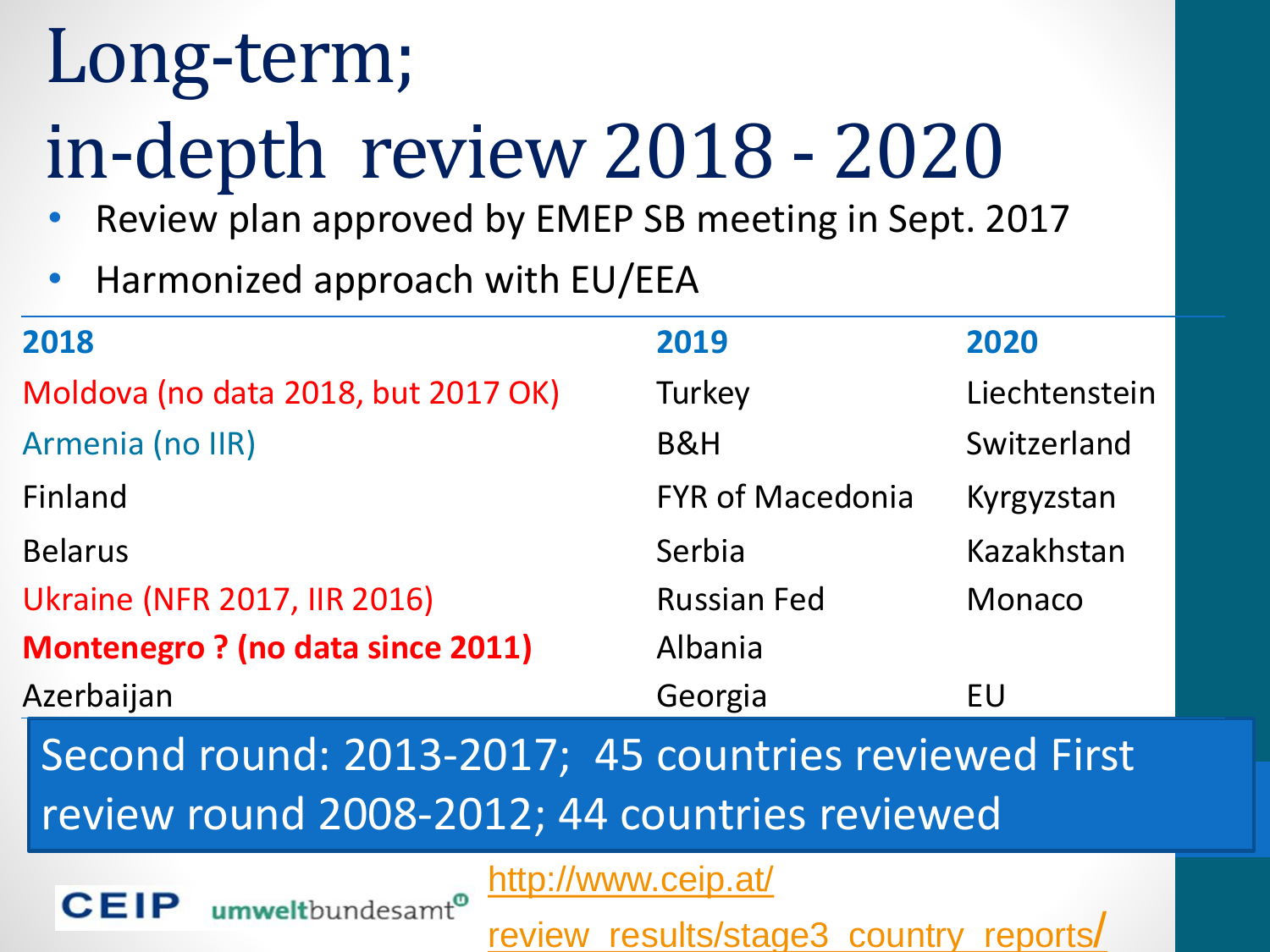#### **CEIP** umweltbundesamt<sup>®</sup>

## R3 2017 Progress

#### Questions/answers per sector / reviewer (20-30)







#### ➢**Review of 8 Parties completed in 2017**

➢Up to **80 questions** for a Party, **20 - 40 issues** identified by reviewer ➢Revised review guidelines including calculation of TC tested ➢Cooperation with review under NECD directive considered useful but does not resulted in reduced workload for ERT and /or CEIP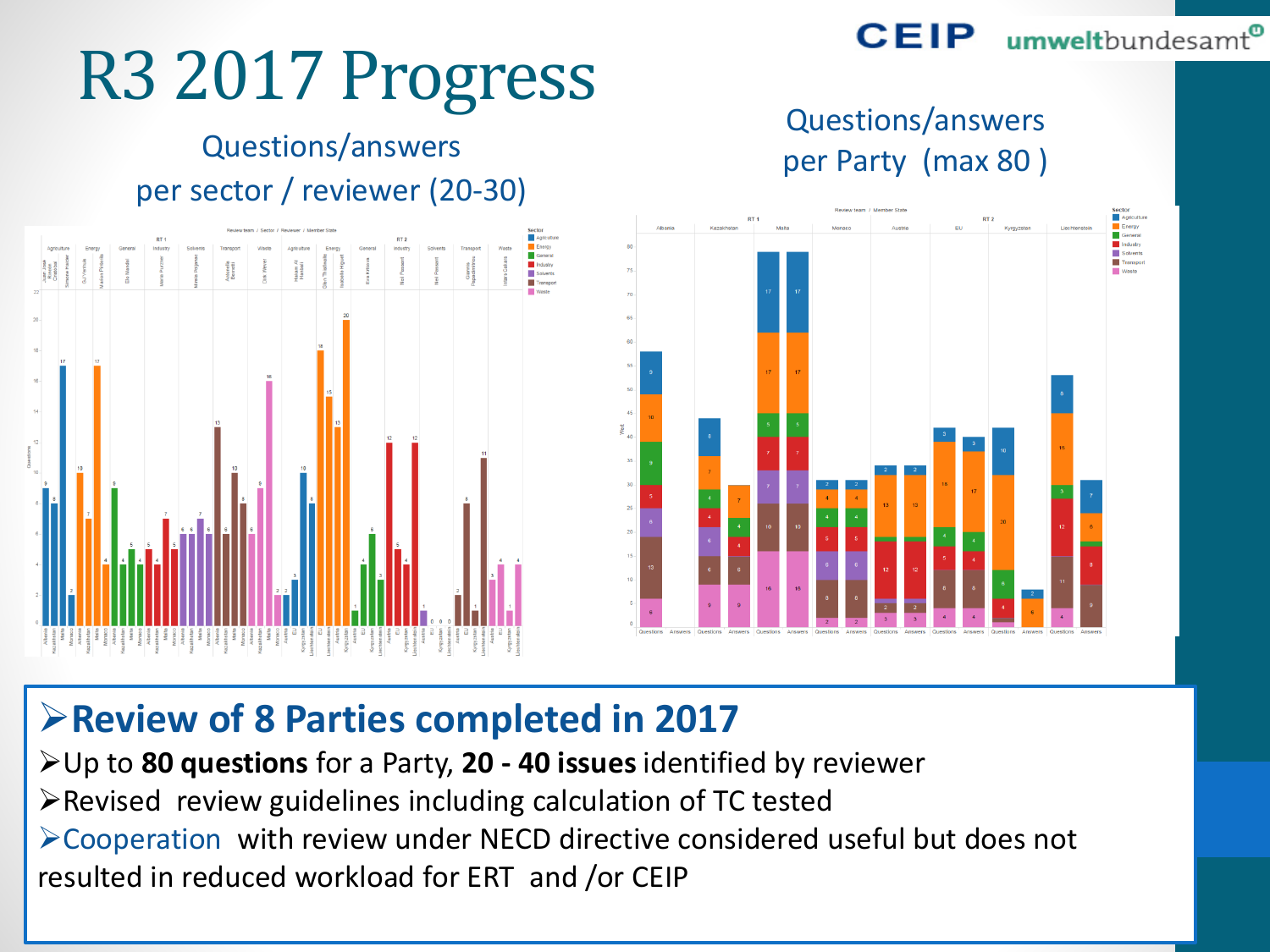## TC lessons learned (observations of LRs)

- ➢ **New item** in the review process / An additional task not easy to manage given the same deadline and time budget than before
- ➢ For some countries (generally non EU MS), there are **many not estimated emissions,** so it would be very time consuming for ERT to estimate emissions for most of all these missing categories in the frame of the TC process + identification of cases above the threshold.
- ➢ **The time /budget** of CLRTAP review **is rather limited** and it would be difficult to extend voluntary effort for the CLRTAP review.

| TC / PTC      | $Nb$ TC $(*)$ | <b>Nb identified</b><br><b>PTC (*)</b> |
|---------------|---------------|----------------------------------------|
| Austria       |               |                                        |
| EU            | 0             |                                        |
| Kyrgyzstan    | 3             | 15                                     |
| Liechtenstein | 2             |                                        |

(\*) : the number is higher if we count the differ

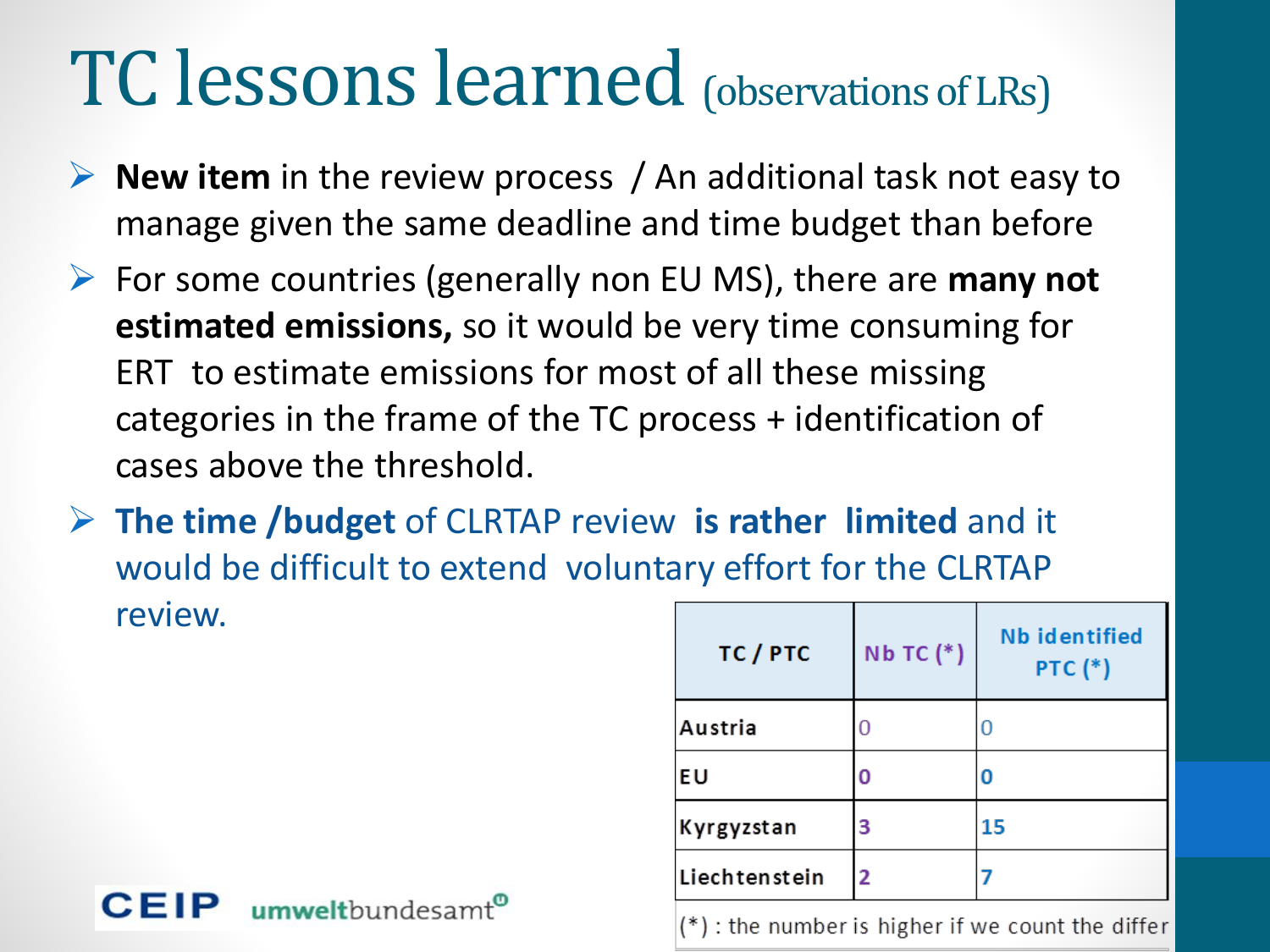### **TC next** / LR Recommendations

- **The significance threshold to be discussed during TFEIP meeting**
- Instructions to be elaborated and examples needed if this should become a standard part of the review
- Possible options to examine for next years, if TC process is adopted for the CLRTAP review :
	- Option 1 : TC process to be managed mainly before S3 stage 3 review (e.g. during S2: -> more time / more complete TCs , but difficulty of timing and voluntary resources.
	- Option 2 : TC process to be continued after the S3: -> more time for Party to respond to the PTC and TC, but difficulty of timing with the holiday period and voluntary resources needed.
	- Option 3 : Mainly focusing TC process during S3 (as this trial year): > no need of further voluntary resources, no change in the timing/deadline, but limited TC investigations and no reasonable time for Party to react to TCs.
	- Option 4 : one of option 1-2-3 combined with a share of TC process with the NECD review : e.g. NECD review focusing on TC for EU MS, CLRTAP focusing on TC for non EU MS.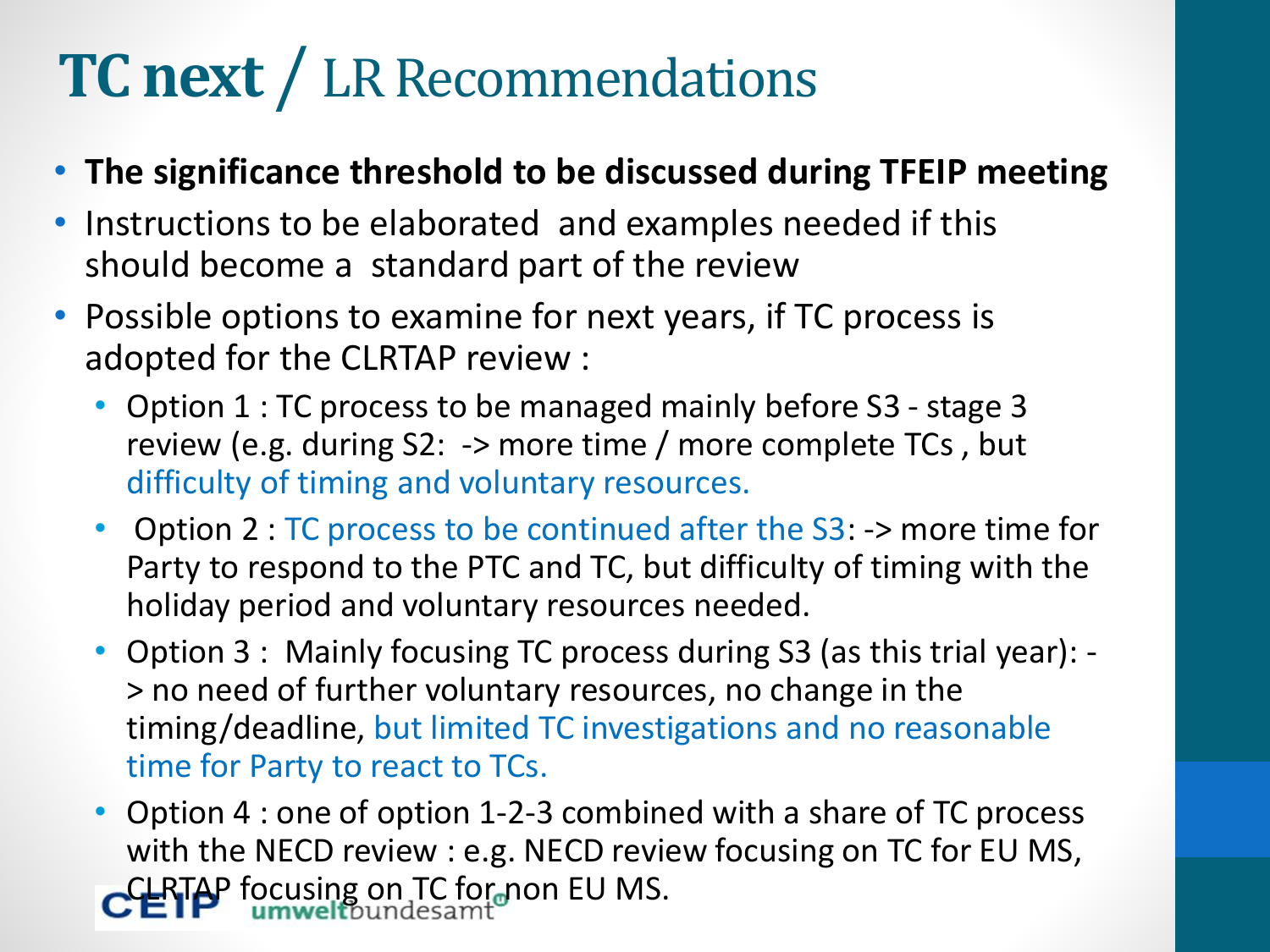### **Review of adjustment under GP in 2018**

- Parallel with S3 review
- Aim harmonized approach with review under NECD
- **7 countries submitted approved adjustments;**
- **> 30 cases** (sector/ pollutant/ country)
- **(Annex VII +** Declaration on consistent reporting)
- Adjustment DB http://webdab1.umweltbundesamt.at/cgi[bin/adj\\_GP.pl?p\\_iso2B=ALL&p\\_subm\\_yearB=2017&p\\_pollutantB=ALL](http://webdab1.umweltbundesamt.at/cgi-bin/adj_GP.pl?p_iso2B=ALL&p_subm_yearB=2017&p_pollutantB=ALL)
- Some recalculations to be checked in more detail (LU, FR?, ….)

#### **Two new applications:**

- Hungary: NMVOC/ Agriculture (Annex B1 provided)
- Great Britain: NOx/ Road transport (Annex B1 provided)
- Country CONTACT POINTS to be nominated to CEIP ASAP
- Timing: draft reports plus recommendation of review team beginning of June, recommendations to EMEP end of June